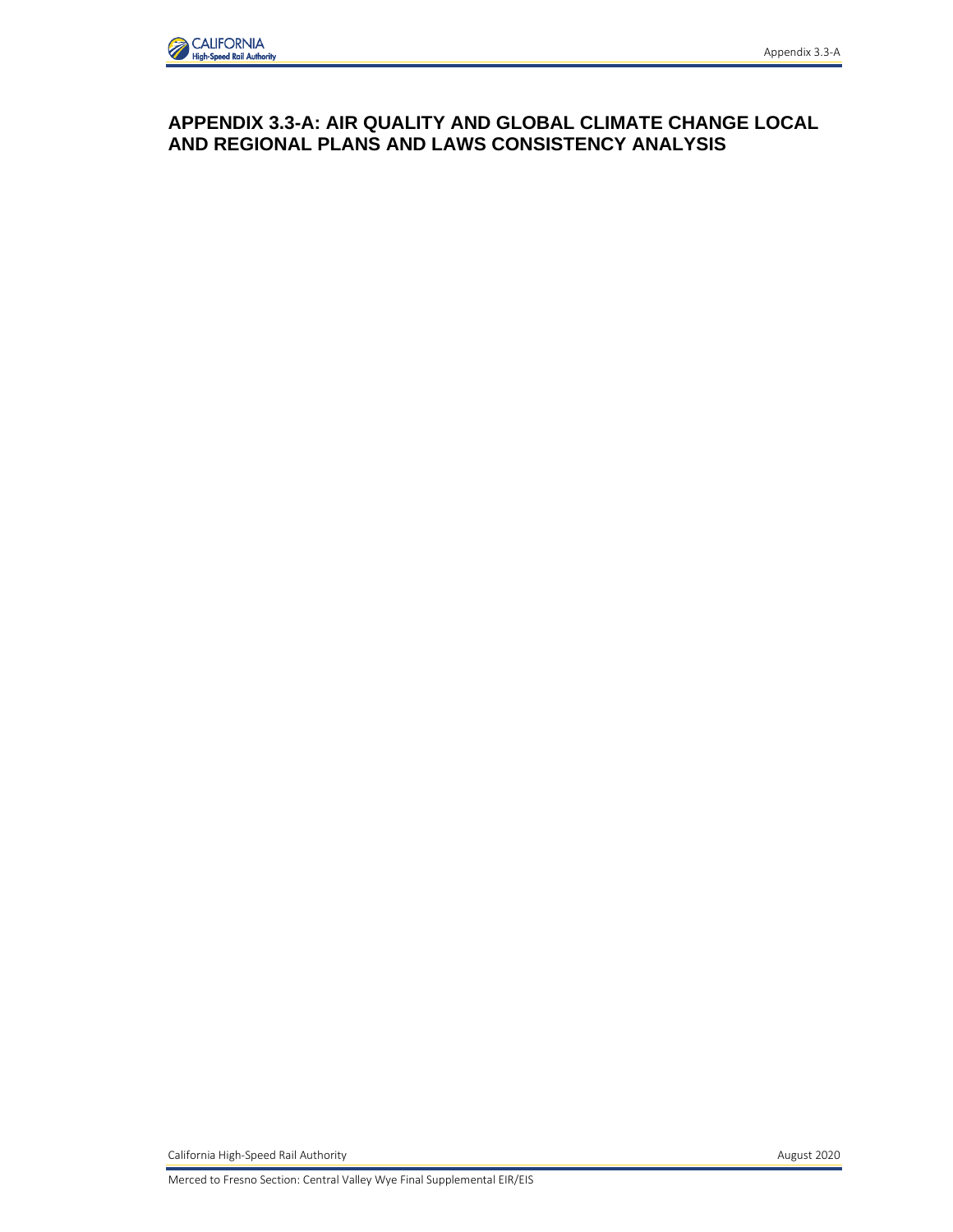

## **APPENDIX 3.3-A: AIR QUALITY AND GLOBAL CLIMATE CHANGE LOCAL AND REGIONAL PLANS AND LAWS CONSISTENCY ANALYSIS**

This appendix addresses California Environmental Quality Act (CEQA) and National Environmental Policy Act (NEPA) requirements to describe a proposed project's inconsistencies or conflicts with applicable local and regional plans and laws. CEQA Guidelines require that an environmental impact report (EIR) discuss any inconsistencies between the proposed project and applicable general plans, specific plans, and regional plans (Guidelines, § 15125(d)). NEPA regulations<sup>[1](#page-1-0)</sup> require a discussion of conflicts between a proposed undertaking and the objectives of federal, regional, state, local and tribal<sup>[2](#page-1-1)</sup> land use plans, policies, and laws, as well as a description of the extent to which the Authority would reconcile the inconsistencies (Council on Environmental Quality Regulations, §§ 1502.16(c), 1506.2(d)).

Although the Volume 1, *Merced to Fresno Section: Central Valley Wye Final Supplemental Environmental Impact Report/Supplemental Environmental Impact Statement* describes the Central Valley Wye alternatives' inconsistency with local and regional plans and laws in order to provide a context for the project, inconsistency with such plans and laws is not considered an environmental impact.

Table 1 of this appendix provides the following:

- A determination for each applicable local and regional plan or law that identifies whether the Central Valley Wye alternatives are consistent or inconsistent with the goals, objectives, policies, or ordinances that each applicable local and regional plan or law contains.
- In the event that an inconsistency has been identified the following information has been provided:
	- An explanation of why the Central Valley Wye alternatives are inconsistent;
	- A discussion of approaches the Authority has committed to take to reconcile any inconsistency. Such approaches consist of impact avoidance and minimization features (described in Volume 2, Technical Appendices, Appendix 2-B, California High-Speed Rail Authority Environmental Commitments: Impact Avoidance and Minimization Features); and activities described in Volume 2, Appendix 2-C, Applicable Design Standards.
	- The rationale for carrying forth the Central Valley Wye alternatives if it remains inconsistent with the local and regional plan or law despite these approaches.
- Where it has been determined that the Central Valley Wye alternatives are consistent with a local and regional goal, objective, policy, or law, neither reconciliation nor the rationale behind it are required and Table 1 shows this as "N/A".

<span id="page-1-1"></span><span id="page-1-0"></span><sup>1</sup> NEPA regulations refer to the regulations issued by the Council for Environmental Quality located at 40 CFR Part 1500.  $2$  No designated tribal lands exist in the vicinity of the Central Valley Wye alternatives and no analysis of tribal land use policies is provided.

California High-Speed Rail Authority **August 2020** California High-Speed Rail Authority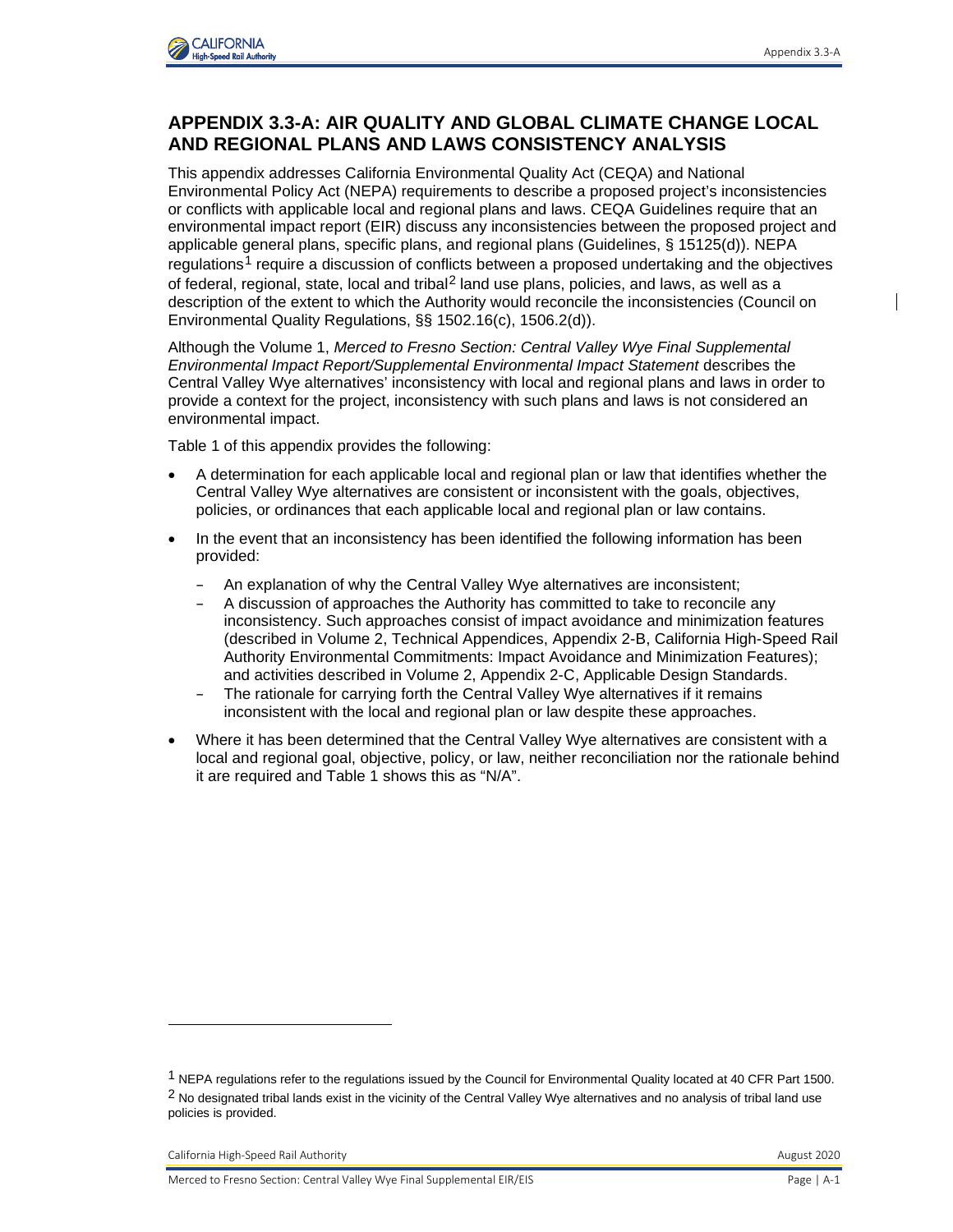

| Applicable Local and Regional Plan / Law                                                                                                                                                                                                                                                                                                                                                                                                                                                                         | Inconsistency | Reconciliation | Rationale |  |
|------------------------------------------------------------------------------------------------------------------------------------------------------------------------------------------------------------------------------------------------------------------------------------------------------------------------------------------------------------------------------------------------------------------------------------------------------------------------------------------------------------------|---------------|----------------|-----------|--|
| Merced County General Plan (2013)                                                                                                                                                                                                                                                                                                                                                                                                                                                                                |               |                |           |  |
| Policy ED-1.7: Improving Merced County's<br>Quality of Life (SO/PI). Economic<br>development efforts shall include<br>consideration of improving air quality,<br>developing an educated workforce, promoting<br>safe/crime-free communities, protecting water<br>quality, and increasing recreational<br>opportunities as a means to improve the<br>quality of life for residents and workers and to<br>attract new industries to the County.                                                                    | Consistent    | N/A            | N/A       |  |
| Policy LU-10.9: Air Quality Management<br>Coordination (IGC). Coordinate with the San<br>Joaquin Valley Air Pollution Control District<br>and affected agencies and neighboring<br>jurisdictions in the San Joaquin Valley Air<br>Basin to ensure regional cooperation on<br>cross-jurisdictional and regional<br>transportation and air quality issues, and to<br>establish parallel air quality programs and<br>implementation measures, such as trip<br>reduction ordinances and indirect source<br>programs. | Consistent    | N/A            | N/A       |  |
| Policy LU-10.10: San Joaquin Valley Air<br>Pollution Control District Consultation (IGC).<br>Consult with the San Joaquin Valley Air<br>Pollution Control District during CEQA review<br>for discretionary projects that have the<br>potential for causing adverse air quality<br>impacts. Ensure that development projects<br>are submitted to the District for CEQA<br>comments and review of air quality analysis.                                                                                            | Consistent    | N/A            | N/A       |  |

## **Table 1 Applicable Local and Regional Plan and Law Consistency or Inconsistency, Reconciliation, and Rationale**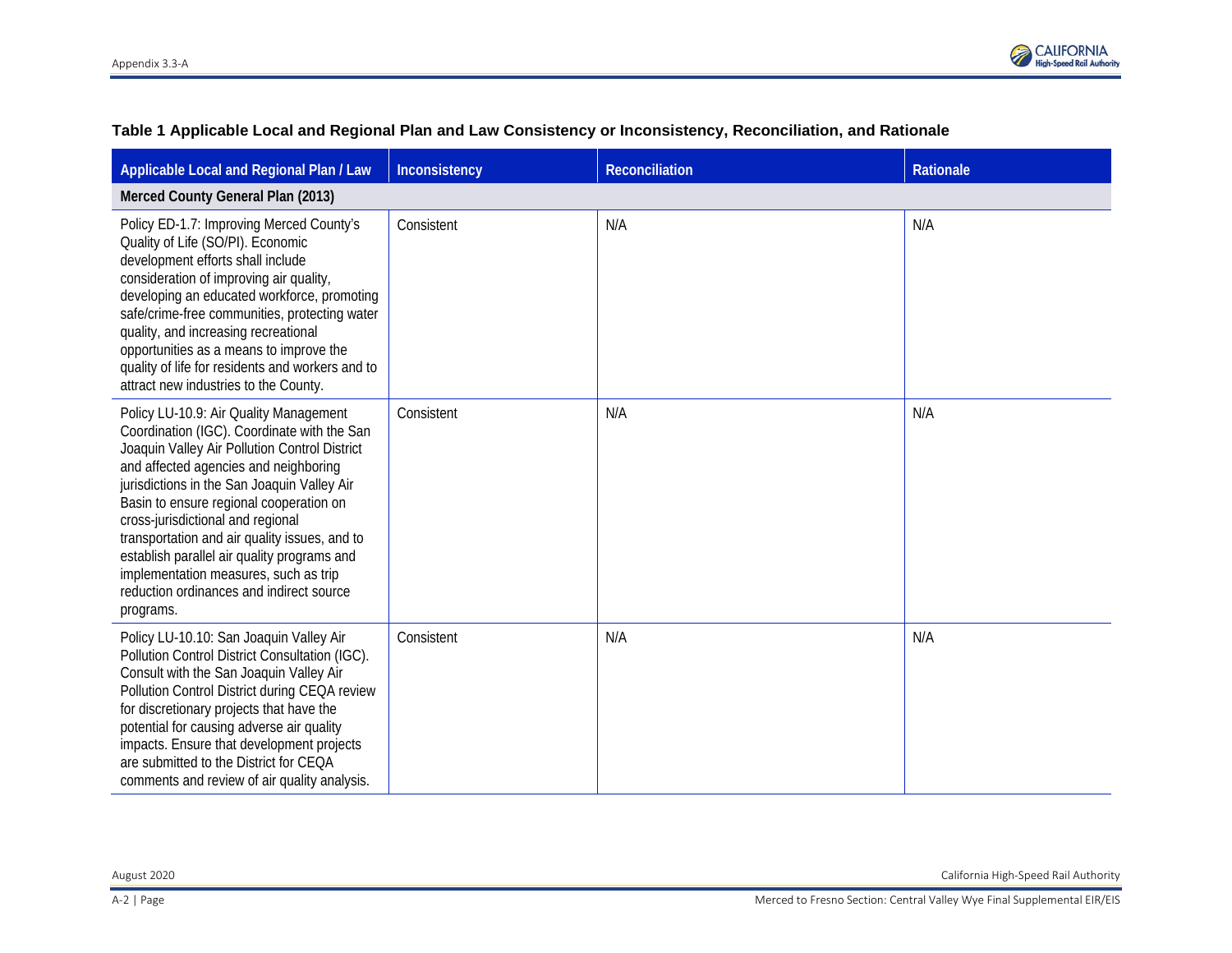| Applicable Local and Regional Plan / Law                                                                                                                                                                                                                                                                  | Inconsistency | <b>Reconciliation</b> | Rationale   |
|-----------------------------------------------------------------------------------------------------------------------------------------------------------------------------------------------------------------------------------------------------------------------------------------------------------|---------------|-----------------------|-------------|
| Policy CIR-1.3: Transportation Efficiency<br>(RDR). Encourage transportation programs<br>that result in more efficient energy use,<br>reduce greenhouse gas emissions and noise<br>levels, and improve air quality.                                                                                       | Consistent    | N/A                   | N/A         |
| Policy AQ-1.6: Air Quality Improvement (SO).<br>Support and implement programs to improve<br>air quality throughout the County by reducing<br>emissions related to vehicular travel and<br>agricultural practices.                                                                                        | Consistent    | N/A                   | N/A         |
| Policy AQ-2.3: Cumulative Impacts (RDR).<br>Encourage the reduction of cumulative air<br>quality impacts produced by projects that are<br>not significant by themselves, but result in<br>cumulatively significant impacts in<br>combination with other development.                                      | Consistent    | N/A                   | N/A         |
| Policy AQ-2.5: Innovative Mitigation<br>Measures (RDR, IGC, JP). Encourage<br>innovative mitigation measures and project<br>redesign to reduce air quality impacts by<br>coordinating with the San Joaquin Valley Air<br>Pollution Control District, project applicants,<br>and other interested parties. | Consistent    | N/A                   | N/A         |
| Air Quality Element Goal AQ-3. Improve air<br>quality through improved public facilities and<br>operations and to serve as a model for the<br>private sector.                                                                                                                                             | Consistent    | N/A                   | N/A         |
| Policy AQ-4.7: Planning Integration (RDR).<br>Require land use, transportation, and air<br>quality planning to be integrated for the most<br>efficient use of resources and a healthier<br>environment.                                                                                                   | Consistent    | N/A                   | N/A         |
|                                                                                                                                                                                                                                                                                                           |               |                       |             |
|                                                                                                                                                                                                                                                                                                           |               |                       |             |
| California High-Speed Rail Authority                                                                                                                                                                                                                                                                      |               |                       | August 2020 |
| Merced to Fresno Section: Central Valley Wye Final Supplemental EIR/EIS<br>Page   A-3                                                                                                                                                                                                                     |               |                       |             |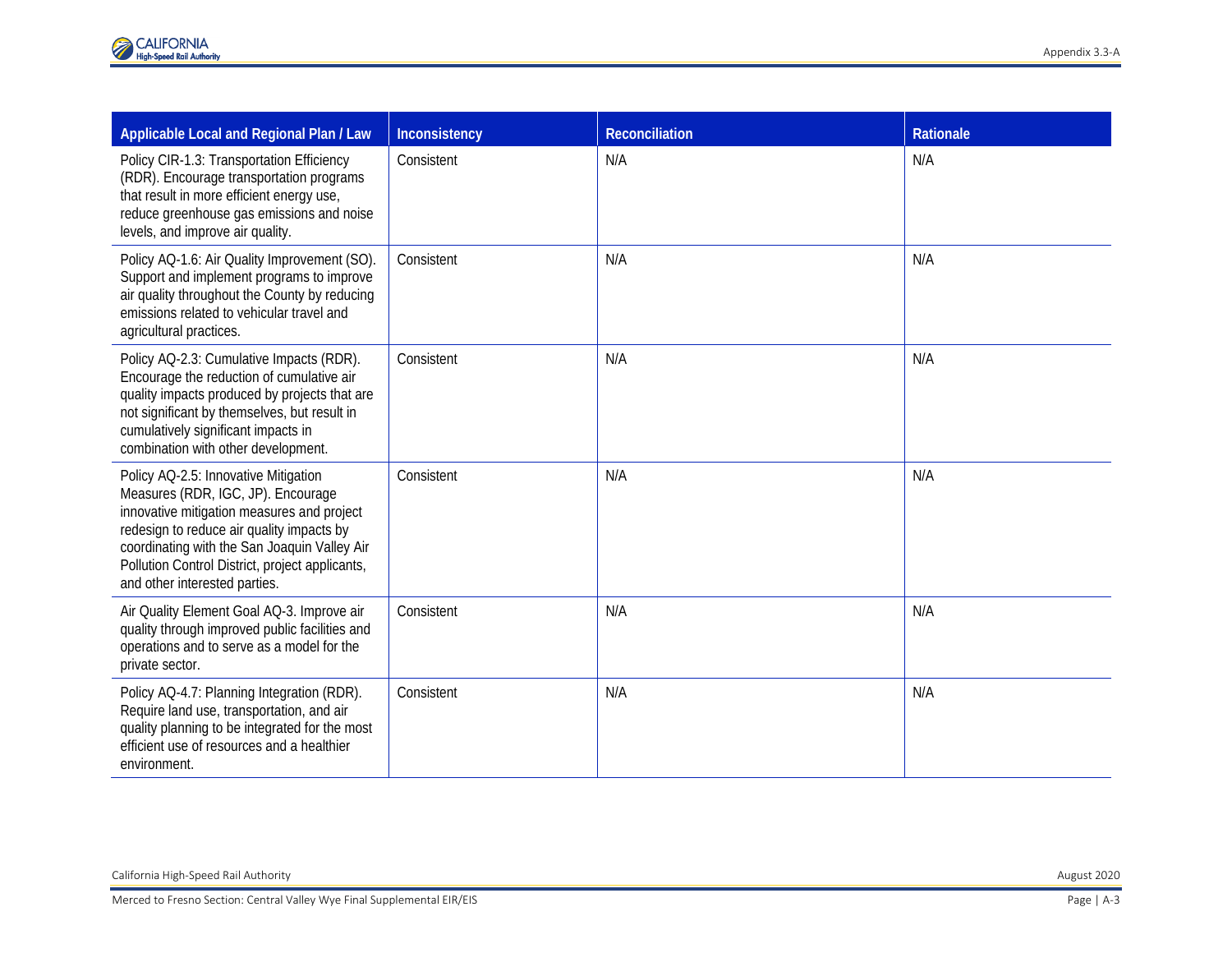| Applicable Local and Regional Plan / Law                                                                                                                                                                                                                                                                                                  | Inconsistency | <b>Reconciliation</b> | Rationale |
|-------------------------------------------------------------------------------------------------------------------------------------------------------------------------------------------------------------------------------------------------------------------------------------------------------------------------------------------|---------------|-----------------------|-----------|
| Air Quality Element Goal AQ-6. Improve air<br>quality in Merced County by reducing<br>emissions of PM <sub>10</sub> , PM <sub>2.5</sub> , and other<br>particulates from mobile and non-mobile<br>sources.                                                                                                                                | Consistent    | N/A                   | N/A       |
| Madera County General Plan (1995)                                                                                                                                                                                                                                                                                                         |               |                       |           |
| Policy 2.C.6: The County shall work with<br>other responsible agencies, including the<br>Madera County Transportation Commission<br>and the San Joaquin Valley Unified Air<br>Pollution Control District, to develop other<br>measures to reduce vehicular travel demand<br>and meet air quality goals.                                   | Consistent    | N/A                   | N/A       |
| Goal 5.J: To protect and improve air quality in<br>Madera County and the region.                                                                                                                                                                                                                                                          | Consistent    | N/A                   | N/A       |
| Policy 5.J.1: The County shall cooperate with<br>other agencies to develop a consistent and<br>effective approach to air quality planning and<br>management. To this end, the County shall<br>coordinate with other jurisdictions in the San<br>Joaquin Valley to establish parallel air quality<br>programs and implementation measures. | Consistent    | N/A                   | N/A       |
| The County shall support the San Joaquin<br>Valley Unified Air Pollution Control District<br>(SJVUAPCD) in its development of improved<br>ambient air quality monitoring capabilities and<br>the establishment of standards, thresholds,<br>and rules to more adequately address the air<br>quality impacts of new development.           | Consistent    | N/A                   | N/A       |
| Goal 5.K: To integrate air quality planning<br>with the transportation planning process                                                                                                                                                                                                                                                   | Consistent    | N/A                   | N/A       |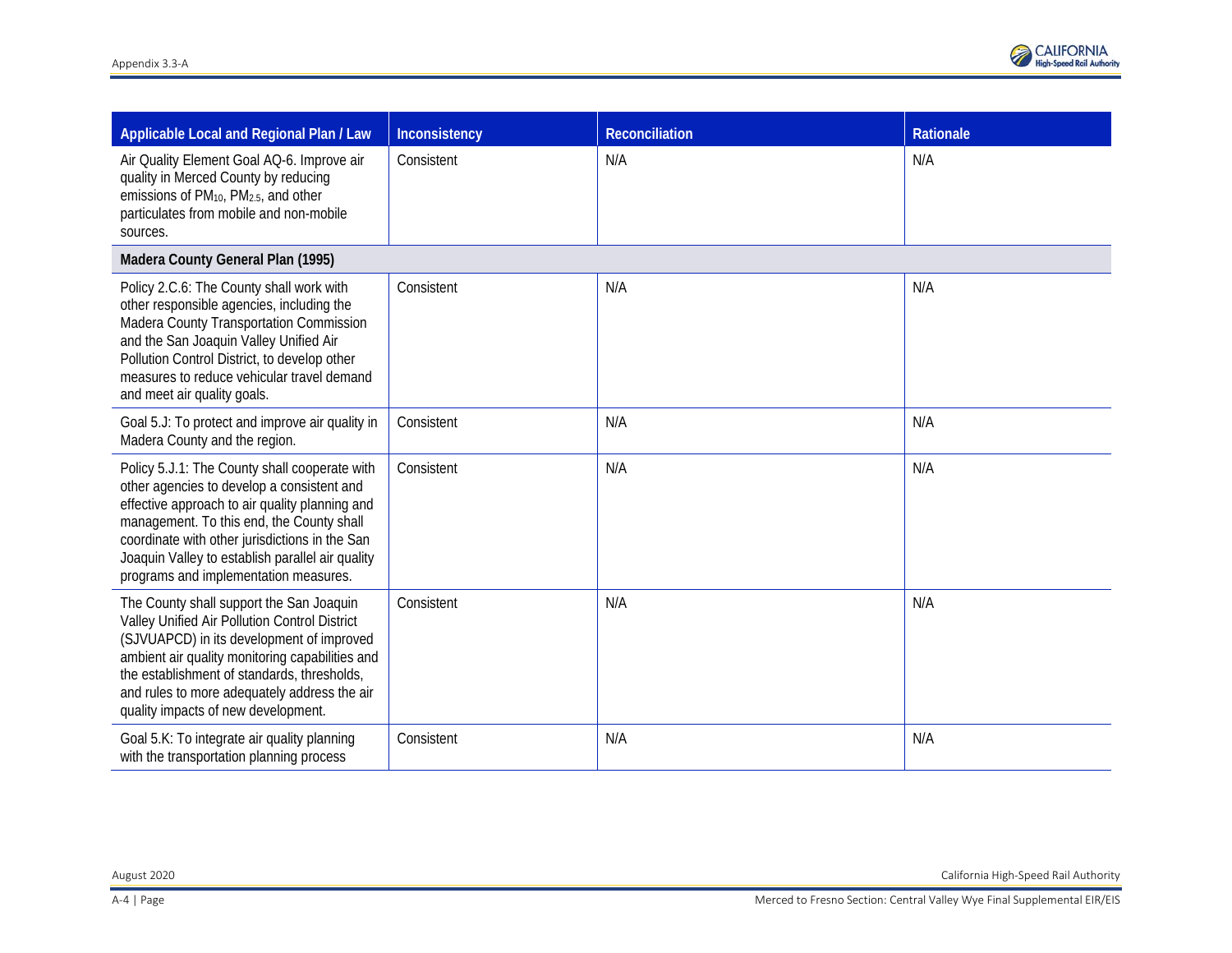| Applicable Local and Regional Plan / Law                                                                                                                                                                                                                                                                                                                                                                                                                                                                                                                                                                                                                                                                                                                                                                                                                               | Inconsistency                                                                                                                                                                                                                                                                     | <b>Reconciliation</b>                                                                                                                                                                                                                                                                                                                                                                                                                                                             | Rationale                                                                                                                                                                                                                                                                                                                     |
|------------------------------------------------------------------------------------------------------------------------------------------------------------------------------------------------------------------------------------------------------------------------------------------------------------------------------------------------------------------------------------------------------------------------------------------------------------------------------------------------------------------------------------------------------------------------------------------------------------------------------------------------------------------------------------------------------------------------------------------------------------------------------------------------------------------------------------------------------------------------|-----------------------------------------------------------------------------------------------------------------------------------------------------------------------------------------------------------------------------------------------------------------------------------|-----------------------------------------------------------------------------------------------------------------------------------------------------------------------------------------------------------------------------------------------------------------------------------------------------------------------------------------------------------------------------------------------------------------------------------------------------------------------------------|-------------------------------------------------------------------------------------------------------------------------------------------------------------------------------------------------------------------------------------------------------------------------------------------------------------------------------|
| Implementation Program 5.10: The County<br>shall coordinate with other local, regional, and<br>state agencies, including the SNUAPCD and<br>the ARB, in incorporating regional and state<br>clean air plans into County planning and<br>project review procedures. The County shall<br>also cooperate with the SNUAPCD and ARB<br>in the following efforts:<br>a. Enforcing the provision of the<br>California and Federal Clean Air Acts,<br>state and regional policies, and<br>established standards for air quality;<br>b. Establishing monitoring stations to<br>٠<br>accurately determine the status of<br>carbon monoxide, ozone, nitrogen<br>dioxide, hydrocarbon, and PM-10<br>concentrations;<br>c. Developing consistent procedures and<br>thresholds for evaluating both project-<br>specific and cumulative air quality<br>impacts for proposed projects. | Consistent                                                                                                                                                                                                                                                                        | N/A                                                                                                                                                                                                                                                                                                                                                                                                                                                                               | N/A                                                                                                                                                                                                                                                                                                                           |
| Madera County General Plan Air Quality Element (2010)                                                                                                                                                                                                                                                                                                                                                                                                                                                                                                                                                                                                                                                                                                                                                                                                                  |                                                                                                                                                                                                                                                                                   |                                                                                                                                                                                                                                                                                                                                                                                                                                                                                   |                                                                                                                                                                                                                                                                                                                               |
| AQ Policy A1.1.4 During project review,<br>approval, and implementation, work with<br>Caltrans, ARB, SJVAPCD, and MCTC to<br>minimize the air quality, mobility, and social<br>impacts of large scale transportation projects<br>on existing communities and planned<br>sensitive land uses.                                                                                                                                                                                                                                                                                                                                                                                                                                                                                                                                                                           | Inconsistent<br>During construction, the Central<br>Valley Wye alternatives would<br>result in temporary emissions of<br>toxic air contaminants that could<br>result in an increase in cancer<br>risks and non-cancer health risks<br>in the vicinity of existing<br>communities. | Through AQ-MM#3, the Authority would site<br>concrete batch plants, which have the potential to<br>generate particulate emissions that contribute to<br>health risks, at least 1,000 feet from sensitive<br>receptors. This mitigation measure would ensure<br>that adequate distance between the batch plants<br>and existing communities would be established.<br>With this mitigation measure, the Central Valley<br>Wye alternatives would be consistent with this<br>policy. | The Authority is mandated to<br>construct and operate the HSR<br>project. This is a state-level<br>project that would have benefits<br>across multiple resources areas.<br>In addition, the mitigation<br>measure discussed would reduce<br>health risks to existing<br>communities and would eliminate<br>the inconsistency. |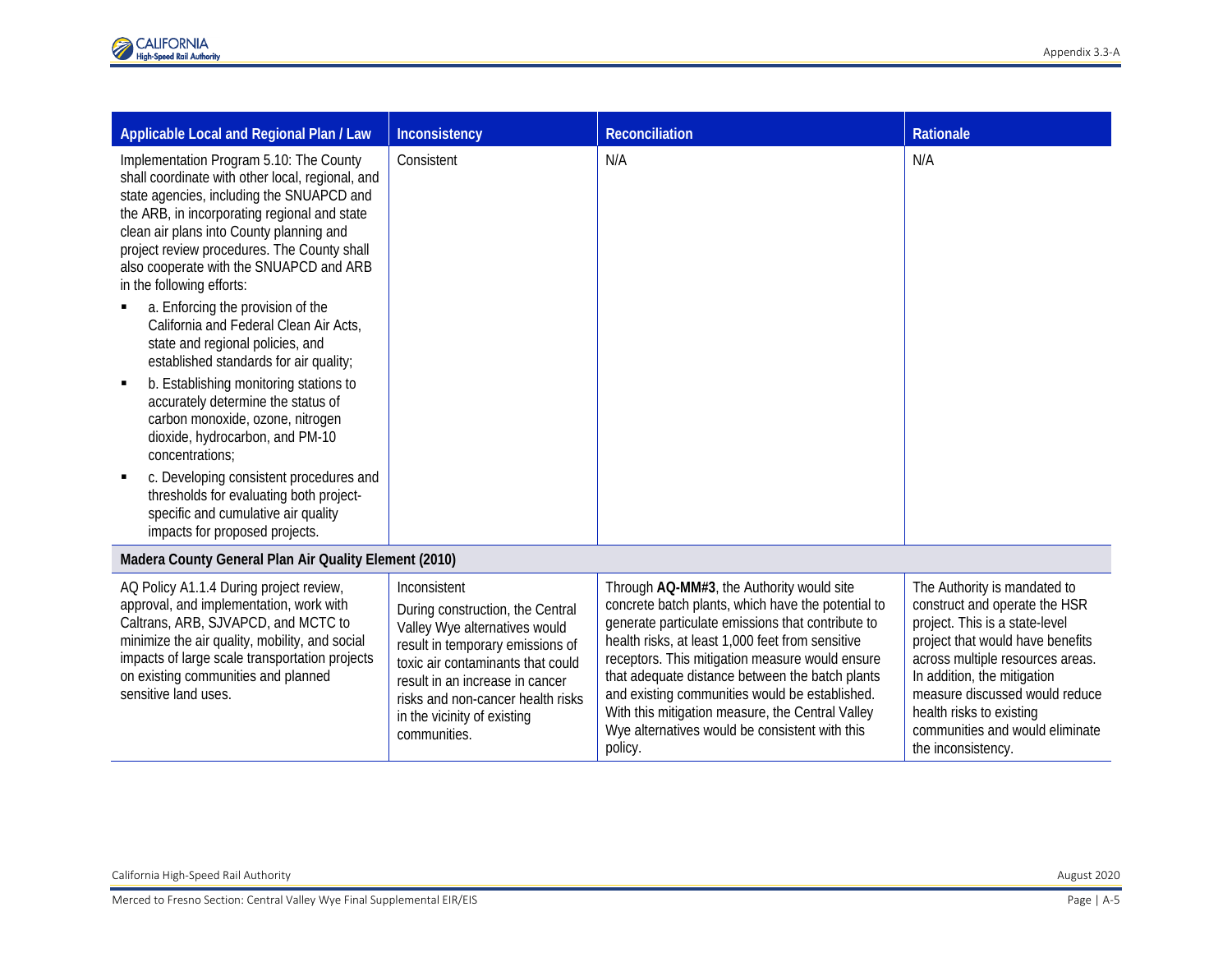

| Applicable Local and Regional Plan / Law                                                                                                                                                                                               | Inconsistency                                                                                                                                                                                                   | <b>Reconciliation</b>                                                                                                                                                                                                                                                                                                                                                                                                                                                                                                                     | Rationale                                                                                                                                                                                                                                                                                                                                                                                                                                                                                          |
|----------------------------------------------------------------------------------------------------------------------------------------------------------------------------------------------------------------------------------------|-----------------------------------------------------------------------------------------------------------------------------------------------------------------------------------------------------------------|-------------------------------------------------------------------------------------------------------------------------------------------------------------------------------------------------------------------------------------------------------------------------------------------------------------------------------------------------------------------------------------------------------------------------------------------------------------------------------------------------------------------------------------------|----------------------------------------------------------------------------------------------------------------------------------------------------------------------------------------------------------------------------------------------------------------------------------------------------------------------------------------------------------------------------------------------------------------------------------------------------------------------------------------------------|
| AQ Policy C1.1.1: Assess and mitigate<br>project air quality impacts using analysis<br>methods and significance thresholds<br>recommended by the SJVAPCD and require<br>that projects do not exceed established<br>SJVAPCD thresholds. | Inconsistent<br>During construction, the Central<br>Valley Wye alternatives would<br>result in temporary emissions of<br>criteria pollutants that could<br>exceed the thresholds<br>established by the SJVAPCD. | Through AQ-MM#1 and AQ-MM#2, the Authority<br>would mitigate construction emissions on site by<br>requiring that off-road and on-road equipment is<br>comprised of, at the very least, the average fleet<br>mix. Emissions that would exceed the SJVAPCD<br>thresholds after the implementation of these<br>mitigation measures would be offset via AQ-MM#4,<br>which would mitigate emissions through a<br>SJVAPCD VERA. With these mitigation measures,<br>the Central Valley Wye alternatives would be<br>consistent with this policy. | The Authority is mandated to<br>construct and operate the HSR<br>project. This is a state-level<br>project that would have benefits<br>across multiple resources areas.<br>After the construction period is<br>completed, the Central Valley<br>Wye alternatives would result in<br>substantial long-term benefits to<br>air quality and climate change<br>resulting from reduced on-road<br>vehicle and air travel. The<br>mitigation measures discussed<br>would eliminate the<br>inconsistency. |
| Fresno County General Plan (2003)                                                                                                                                                                                                      |                                                                                                                                                                                                                 |                                                                                                                                                                                                                                                                                                                                                                                                                                                                                                                                           |                                                                                                                                                                                                                                                                                                                                                                                                                                                                                                    |
| Goal OS-G: To improve air quality and<br>المزار مرجانا والرابع مراجاته والمستول والمتحدث والمستحدث والمستحدث والمتحدث والمتحدث                                                                                                         | Consistent                                                                                                                                                                                                      | N/A                                                                                                                                                                                                                                                                                                                                                                                                                                                                                                                                       | N/A                                                                                                                                                                                                                                                                                                                                                                                                                                                                                                |

| Goal OS-G: To improve air quality and<br>minimize the adverse effects of air pollution in<br>Fresno County.                                                                                                                                                                                       | Consistent | N/A | N/A |  |
|---------------------------------------------------------------------------------------------------------------------------------------------------------------------------------------------------------------------------------------------------------------------------------------------------|------------|-----|-----|--|
| Policy OS-G.2: The County shall ensure that<br>air quality impacts identified during the CEQA<br>review process are fairly and consistently<br>mitigated. The County shall require projects<br>to comply with the County's adopted air<br>quality impact assessment and mitigation<br>procedures. | Consistent | N/A | N/A |  |
| <b>Stanislaus County General Plan (2016)</b>                                                                                                                                                                                                                                                      |            |     |     |  |
| Policy 19: The County will strive to accurately<br>determine and fairly mitigate the local and<br>regional air quality impacts of proposed<br>projects.                                                                                                                                           | Consistent | N/A | N/A |  |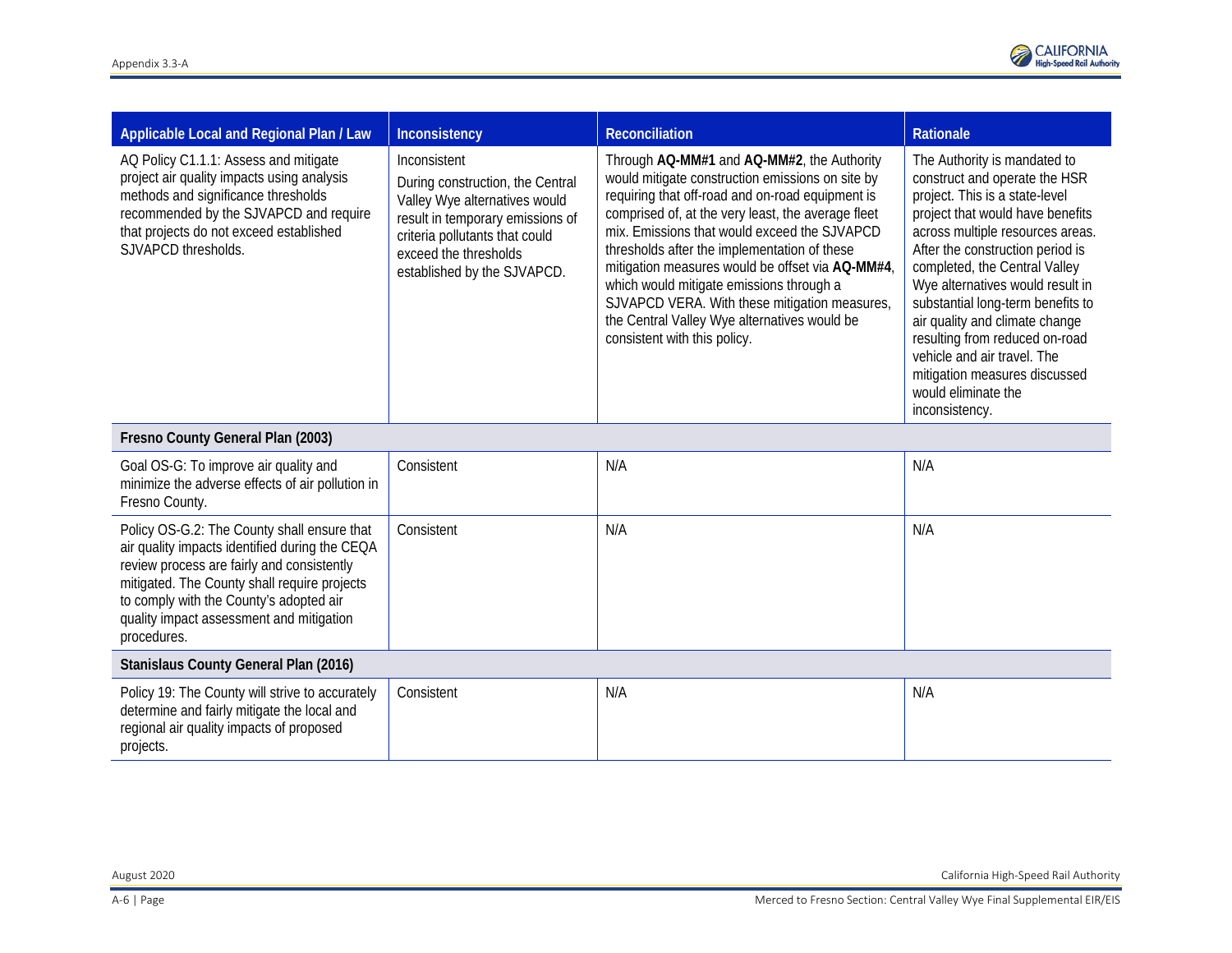| Applicable Local and Regional Plan / Law                                                                                                                                                                                                           | Inconsistency | <b>Reconciliation</b> | Rationale |
|----------------------------------------------------------------------------------------------------------------------------------------------------------------------------------------------------------------------------------------------------|---------------|-----------------------|-----------|
| Merced Vision General Plan 2030 (2015)                                                                                                                                                                                                             |               |                       |           |
| Policy SD-1.1: Accurately determine and fairly<br>mitigate the local and regional air quality<br>impacts of projects proposed in the City of<br>Merced.                                                                                            | Consistent    | N/A                   | N/A       |
| Policy SD-1.6: Reduce emissions of PM10 and<br>other particulates with local control potential.                                                                                                                                                    | Consistent    | N/A                   | N/A       |
| Waterford Vision 2025 General Plan (2006)                                                                                                                                                                                                          |               |                       |           |
| Policy SD-1.1: Accurately determine and fairly<br>mitigate the local and regional air quality<br>impacts of projects proposed in the City of<br>Waterford.                                                                                         | Consistent    | N/A                   | N/A       |
| Policy SD-1.6: Reduce emissions of PM10<br>and other particulates with local control<br>potential.                                                                                                                                                 | Consistent    | N/A                   | N/A       |
| City of Chowchilla 2040 General Plan (2011)                                                                                                                                                                                                        |               |                       |           |
| Objective LU 21: Support the principles of<br>reducing air pollutants through land use,<br>transportation, and energy use planning.                                                                                                                | Consistent    | N/A                   | N/A       |
| Policy LU 21.1: Encourage transportation<br>modes that minimize contaminant emissions<br>from motor vehicle use.                                                                                                                                   | Consistent    | N/A                   | N/A       |
| Policy CI 10.2: Support coordination with<br>other cities, counties and planning agencies<br>concerning consideration and management of<br>land use, jobs / housing balance and<br>transportation planning as a means of<br>improving air quality. | Consistent    | N/A                   | N/A       |
| Policy PS 10.12: Separate, buffer and protect<br>sensitive receptors from significant sources of<br>air pollutants to the greatest extent possible.                                                                                                | Consistent    | N/A                   | N/A       |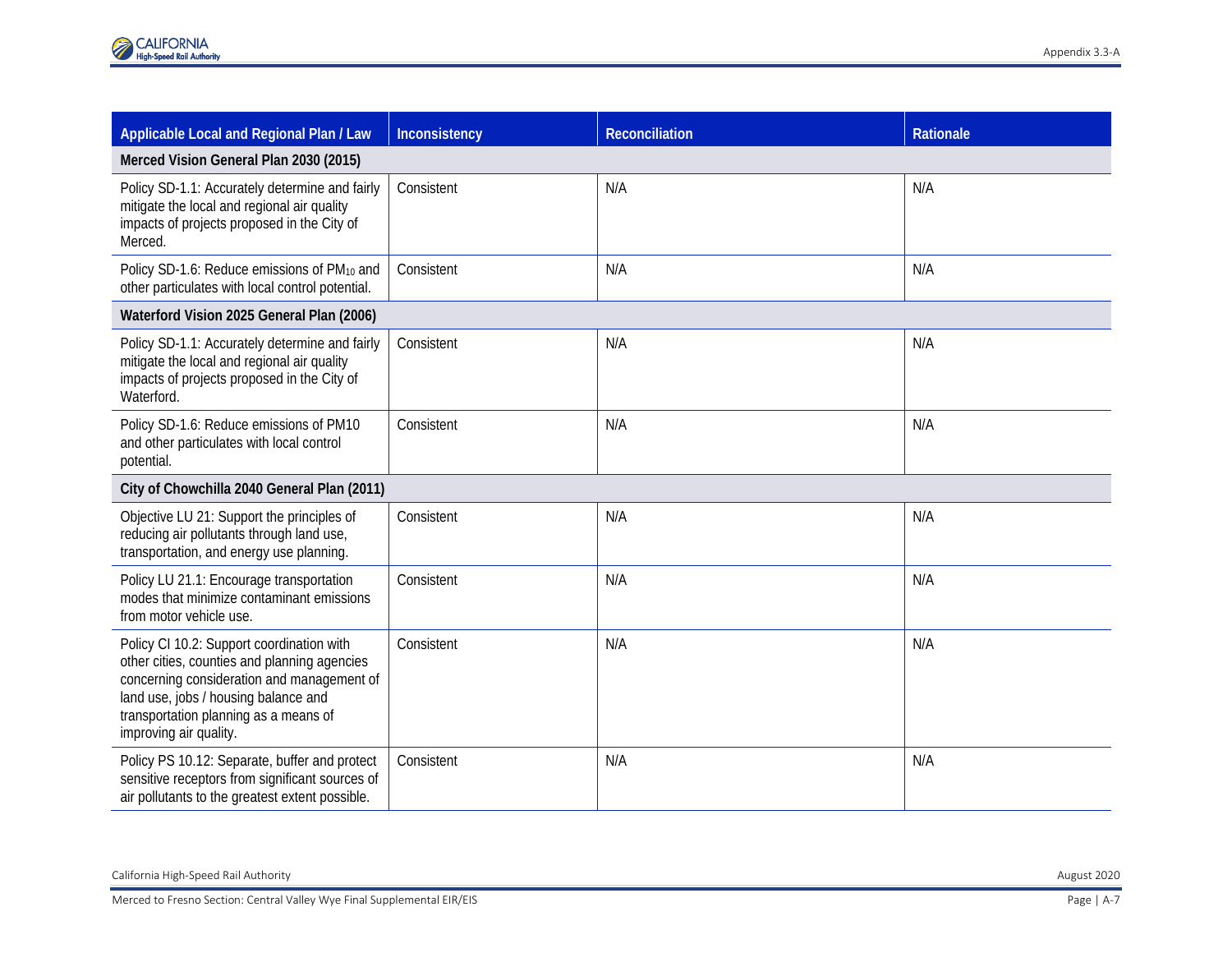

| Applicable Local and Regional Plan / Law                                                                                                               | Inconsistency | <b>Reconciliation</b> | Rationale |
|--------------------------------------------------------------------------------------------------------------------------------------------------------|---------------|-----------------------|-----------|
| Objective OS 23: To Implement and enforce<br>State and Regional regulations pertaining to<br>greenhouse gas emissions and climate<br>change.           | Consistent    | N/A                   | N/A       |
| Policy OS 23.1: The City supports local,<br>regional, and statewide efforts to reduce the<br>emission of greenhouse gases linked to<br>climate change. | Consistent    | N/A                   | N/A       |

*Sources: Merced County, 2013; Madera County, 1995; Madera County, 2010; Fresno County, 2003; Stanislaus County, 2016; City of Chowchilla, 2011*; *City of Merced, 2015; City of Waterford, 2006* HSR = high-speed rail

Authority = California High-Speed Rail Authority

N/A = not applicable. Reconciliation nor the rationale behind it are provided as it has been determined that the Central Valley Wye alternatives are consistent with requirements and reconciliation will therefore not be required.